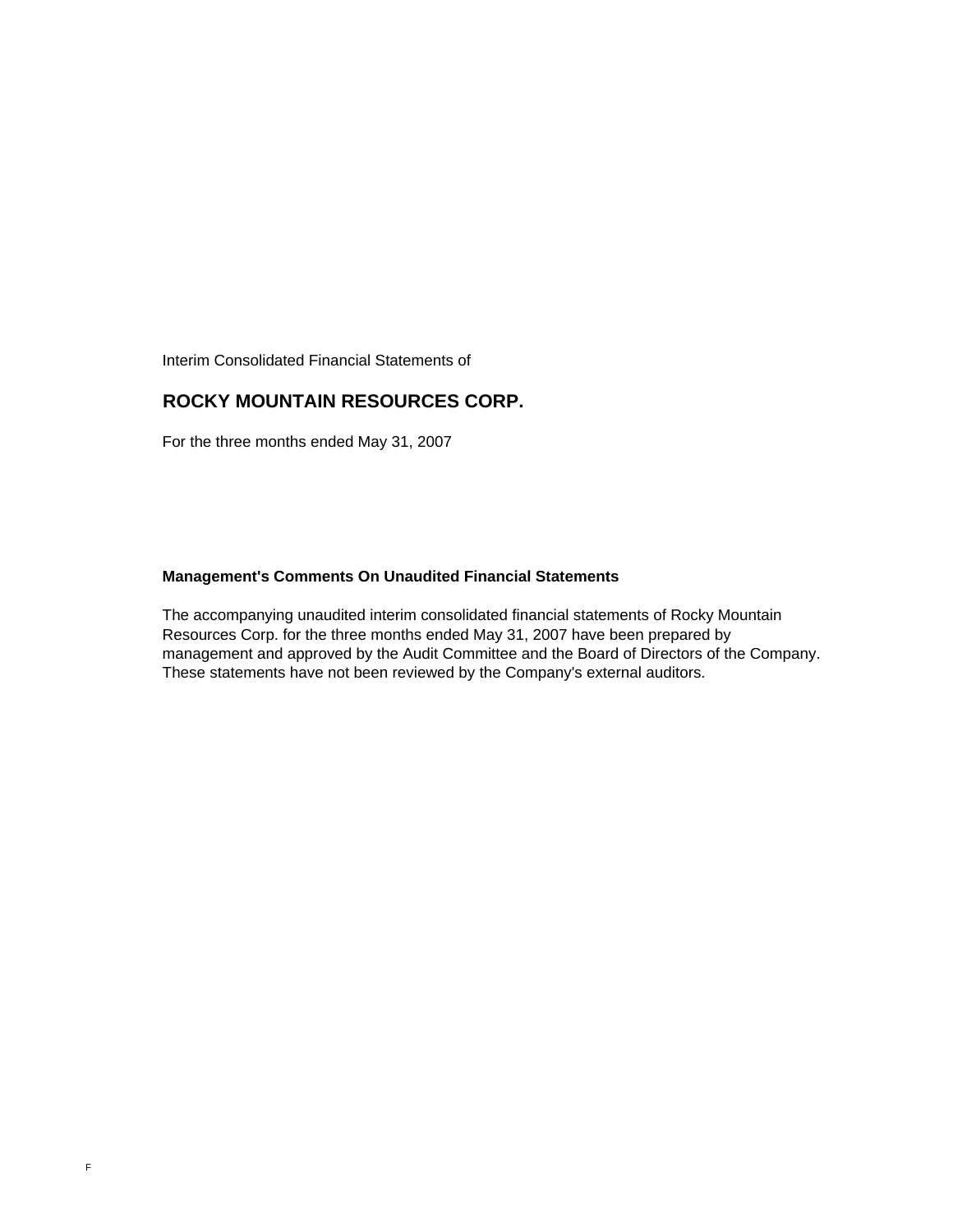# Rocky Mountain Resources Corp.

Consolidated Balance Sheets *(Unaudited - Prepared by Management)*

|                                          | May 31<br>2007  | February 28<br>2007 |
|------------------------------------------|-----------------|---------------------|
| <b>ASSETS</b>                            |                 |                     |
| Current assets:                          |                 |                     |
| Cash                                     | \$<br>934,097   | 1,245,296           |
| Amounts receivable                       | 10,947          | 1,633               |
| Subscriptions receivable                 | 9,000           | 9,000               |
| Prepaid expenses                         | 35,228          | 41,710              |
|                                          | 989,272         | 1,297,639           |
| Deferred financing costs                 | 51,587          |                     |
| <b>Reclamation bond</b>                  | 12,519          |                     |
| Equipment (Note 3)                       | 7,077           | 3,336               |
| Mineral properties (Note 4)              | 324,750         | 230,787             |
|                                          | \$<br>1,385,205 | 1,531,762           |
| LIABILITIES AND SHAREHOLDERS' EQUITY     |                 |                     |
| <b>Current liabilities</b>               |                 |                     |
| Accounts payable and accrued liabilities | \$<br>88,760    | 61,760              |
| Shareholders' equity:                    |                 |                     |
| Share capital (Note 5)                   | 1,945,025       | 1,945,025           |
| Deficit                                  | (648, 580)      | (475, 023)          |
|                                          | 1,296,445       | 1,470,002           |
|                                          | \$<br>1,385,205 | 1,531,762           |

See accompanying notes to consolidated financial statements.

Approved on behalf of the Board:

**Signed: "Brian J. McAlister"** Director

**Signed: "Brian E. Bayley"** Director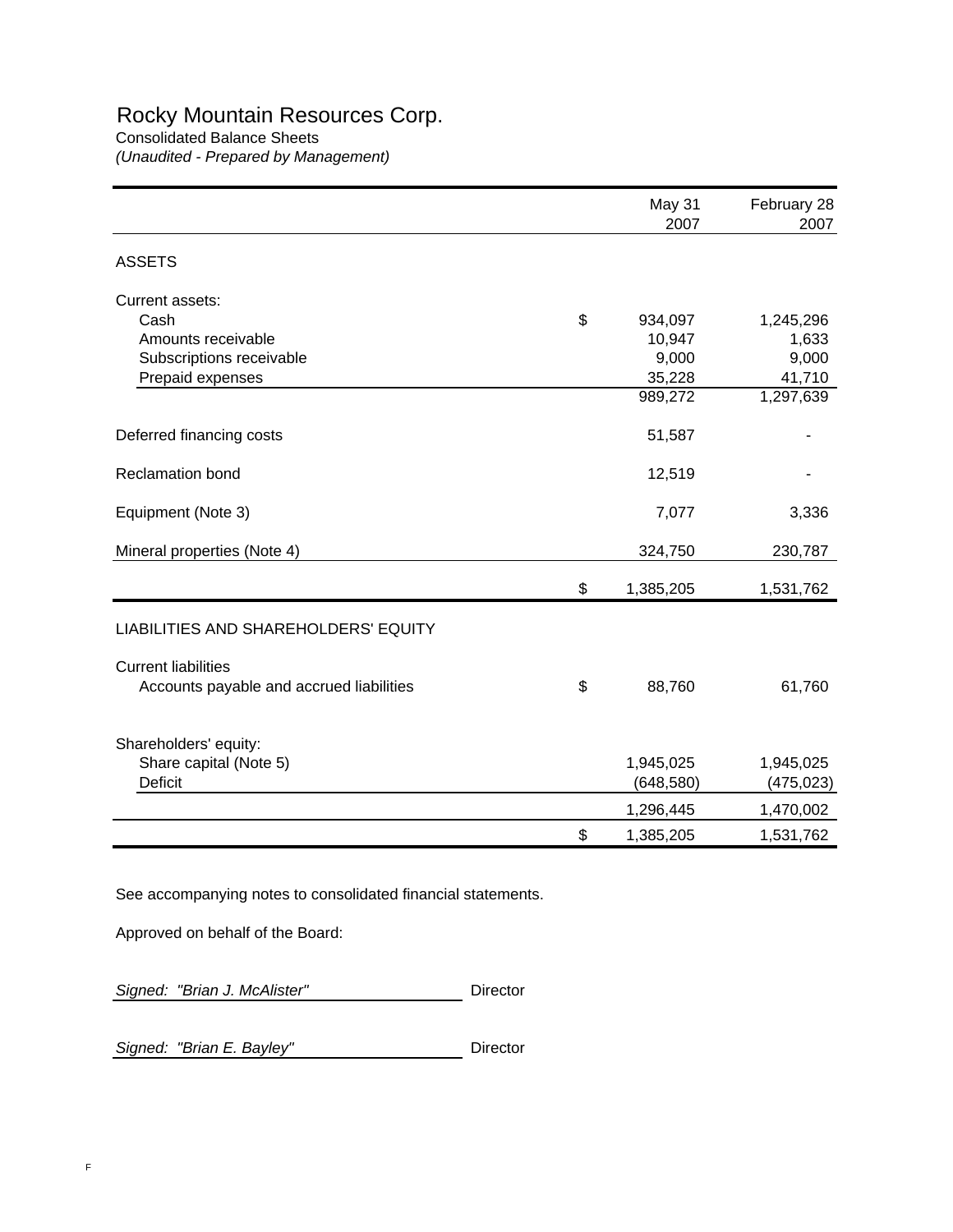## Rocky Mountain Resources Corp.

Consolidated Statements of Operations and Deficit

*(Unaudited - Prepared by Management)*

|                                                | Three months<br>ended<br>May 31, 2007 | From date of<br>incorporation on<br>March 2, 2006 to<br>May 31, 2006 |
|------------------------------------------------|---------------------------------------|----------------------------------------------------------------------|
| Mineral property expenditures                  | \$<br>123,490                         | 9,504                                                                |
| Expenses:                                      |                                       |                                                                      |
| Depreciation                                   | 353                                   |                                                                      |
| Legal fees                                     | 14,624                                | 20,710                                                               |
| Listing and filing fees                        | 2,385                                 |                                                                      |
| Office and sundry                              | 1,350                                 | 1,200                                                                |
| Office facilities and administrative services  | 7,813                                 | 1,200                                                                |
| Salaries and benefits                          | 12,305                                |                                                                      |
| Travel                                         | 57                                    | 1,198                                                                |
|                                                | 38,887                                | 24,308                                                               |
| Other (income) expenses:                       |                                       |                                                                      |
| Interest income                                | (10, 461)                             | (2,879)                                                              |
| Foreign exchange gain                          | (2, 403)                              | (543)                                                                |
| Property review costs                          | 24,044                                | 4,354                                                                |
|                                                | 11,180                                | 932                                                                  |
|                                                |                                       |                                                                      |
| Net loss and comprehensive loss for the period | 173,557                               | 34,744                                                               |
| Deficit, beginning of period                   | 475,023                               |                                                                      |
| Deficit, end of period                         | \$<br>648,580                         | 34,744                                                               |
|                                                |                                       |                                                                      |
| Basic and diluted loss per share               | \$<br>0.01                            | 0.01                                                                 |
|                                                |                                       |                                                                      |
| Weighted average number of                     |                                       |                                                                      |
| common shares outstanding                      | 11,729,000                            | 6,391,111                                                            |

See accompanying notes to consolidated financial statements.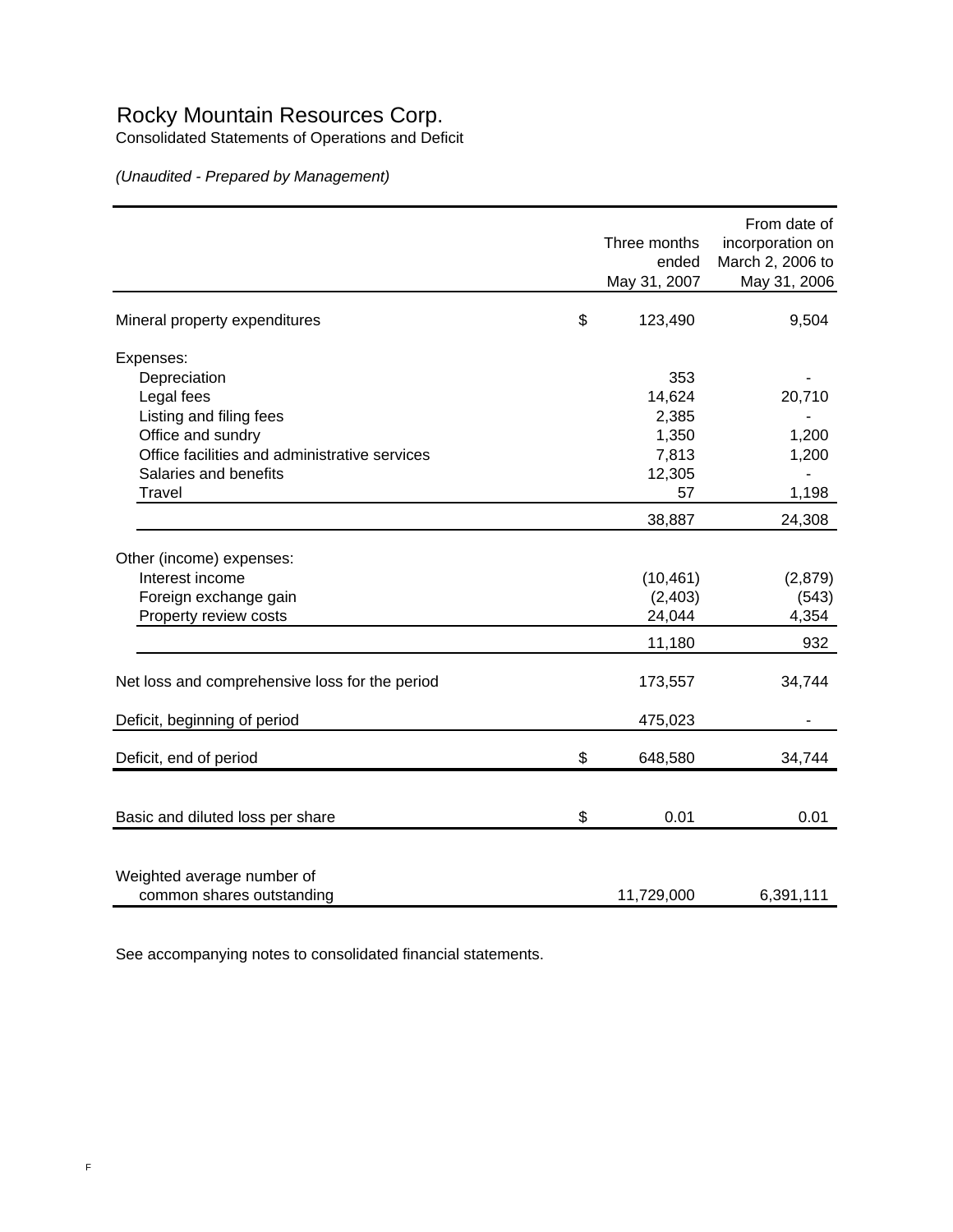## Rocky Mountain Resources Corp.

Consolidated Statements of Cash Flows

*(Unaudited - Prepared by Management)*

|                                               | Three months<br>ended<br>May 31, 2007 | From date of<br>incorporation on<br>March 2, 2006 to<br>May 31, 2006 |
|-----------------------------------------------|---------------------------------------|----------------------------------------------------------------------|
|                                               |                                       |                                                                      |
| Cash provided by (used for):                  |                                       |                                                                      |
| Operating activities:                         |                                       |                                                                      |
| Loss for the period                           | \$<br>(173, 557)                      | (34, 744)                                                            |
| Items not involving cash:                     |                                       |                                                                      |
| Depreciation                                  | 353                                   |                                                                      |
| Changes in non-cash working capital balances: |                                       |                                                                      |
| Amounts receivable                            | (9,314)                               | (196)                                                                |
| Prepaid expenses                              | 6,482                                 | (16, 523)                                                            |
| Accounts payable and accrued liabilities      | 413                                   | 10,906                                                               |
|                                               | (175, 623)                            | (40, 557)                                                            |
| Investing activities:                         |                                       |                                                                      |
| <b>Reclamation bonds</b>                      | (12, 519)                             |                                                                      |
| Purchase of equipment                         | (4,094)                               |                                                                      |
| Mineral property expenditures                 | (93, 963)                             | (74, 496)                                                            |
|                                               |                                       |                                                                      |
|                                               | (110, 576)                            | (74, 496)                                                            |
| Financing activities:                         |                                       |                                                                      |
| Shares issued for cash                        |                                       | 780,000                                                              |
| Deferred financing costs                      | (25,000)                              |                                                                      |
|                                               | (25,000)                              | 780,000                                                              |
|                                               |                                       |                                                                      |
| Increase (decrease) in cash                   | (311, 199)                            | 664,947                                                              |
| Cash, beginning of period                     | 1,245,296                             |                                                                      |
| Cash, end of period                           | \$<br>934,097                         | 664,947                                                              |
|                                               |                                       |                                                                      |
| Supplementary cash flow information:          |                                       |                                                                      |
| Cash amount of payments received (made):      |                                       |                                                                      |
| Interest received                             | \$<br>10,461                          | 2,879                                                                |

See accompanying notes to consolidated financial statements.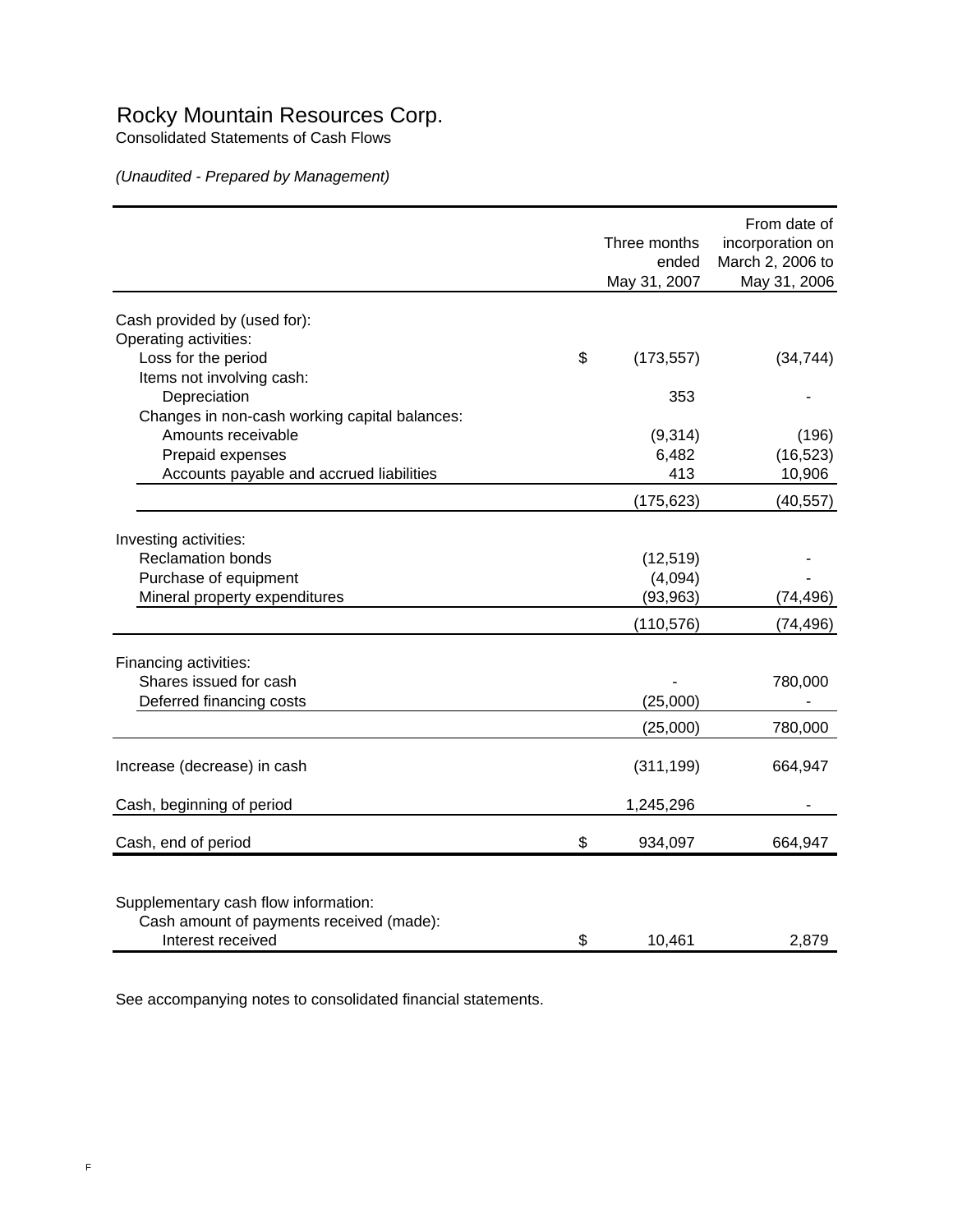1. Basis of presentation:

l

These unaudited interim consolidated financial statements have been prepared in accordance with Canadian generally accepted accounting principles for interim financial statements. Accordingly, they do not include all of the information and footnotes required by generally accepted accounting principles for annual financial statements. In the opinion of management, all adjustments (consisting of normal and recurring accruals) considered necessary for fair presentation have been included. Operating results for the three month period ended May 31, 2007 are not necessarily indicative of the results that may be expected for the year ended February 28, 2008.

The interim financial statements have been prepared by management in accordance with the accounting policies described in the Company's annual financial statements for the period from incorporation on March 2, 2006 to February 28, 2007. For further information, refer to the February 28, 2007 consolidated financial statements.

2. Accounting policy change:

Effective March 1, 2007, the Company implemented the new CICA accounting sections: 3855 (Financial Instruments – Recognition and Measurement), 3861 (Financial Instruments – Disclosure and Presentation), 3865 (Hedges), and 1530 (Comprehensive Income). These new accounting policy changes have been implemented prospectively with no restatement of comparative financial statements.

Comprehensive income includes net income and other comprehensive income. It is defined as the change in equity (net assets) of a company during the period from transactions and other events and circumstances from non-owner sources. It includes all changes in equity during the period except those resulting from investments by owners and distributions to owners. There are no items to report as comprehensive income. The Company's earnings per share presented on the statements of income is based upon its net income and not comprehensive income.

The adoption of these sections had no impact on the Company's financial statements.

3. Equipment:

|                    | February 28,<br>2007 | Additions | May 31,<br>2007 |
|--------------------|----------------------|-----------|-----------------|
|                    |                      |           |                 |
| Computer equipment |                      |           |                 |
| Cost               | \$<br>$\blacksquare$ | 4,094     | 4,094           |
| Depreciation       | ٠                    | (182)     | (182)           |
| Other equipment    |                      |           |                 |
| Cost               | 3,700                |           | 3,700           |
| Depreciation       | (364)                | (171)     | (535)           |
| Total              | \$3,336              | 3,741     | 7,077           |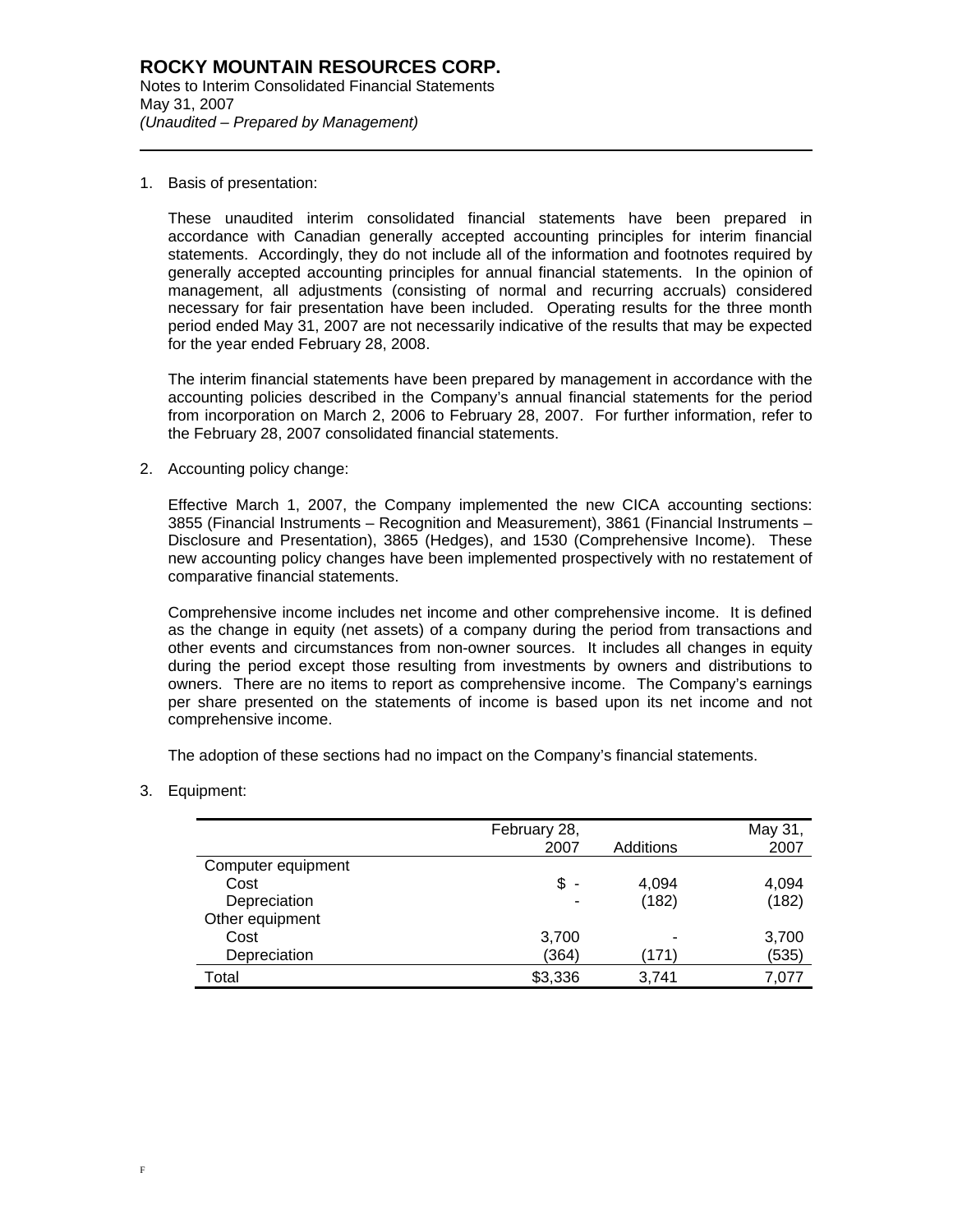4. Mineral properties:

l

(a) Gibellini Property, Nevada, USA:

On April 16, 2007, the Company entered into a Mineral Lease Agreement to acquire 17 unpatented lode mining claims for a series of annual payments and advances upon the royalties payable:

| US\$10,000 (paid) | Upon execution of Agreement                         |
|-------------------|-----------------------------------------------------|
| US\$10,000        | On or before April 16, 2008 and 2009                |
| US\$15,000        | On or before April 16, 2010 and annually thereafter |

The Company is to pay a production royalty of 2.5% of the net smelter returns ("NSR") of all mineral substances from the claims. Further, the Company has the option to purchase these claims for a total purchase price of US\$1,000,000. Any advance royalties paid will be credited against the purchase price.

(b) Owen Lake Property, Wyoming, USA:

During the current quarter, the Company staked 10 additional claims on the Owen Lake Property.

The summary of mineral property acquisition is as follows:

|                         | February 28,<br>2007 | Additions | May 31,<br>2007 |
|-------------------------|----------------------|-----------|-----------------|
| Gibellini, Nevada, USA  | \$191,023            | 44.190    | 235,213         |
| Lake Owen, Wyoming, USA | 39,764               | 49.773    | 89,537          |
|                         | \$230,787            | 93,963    | 324,750         |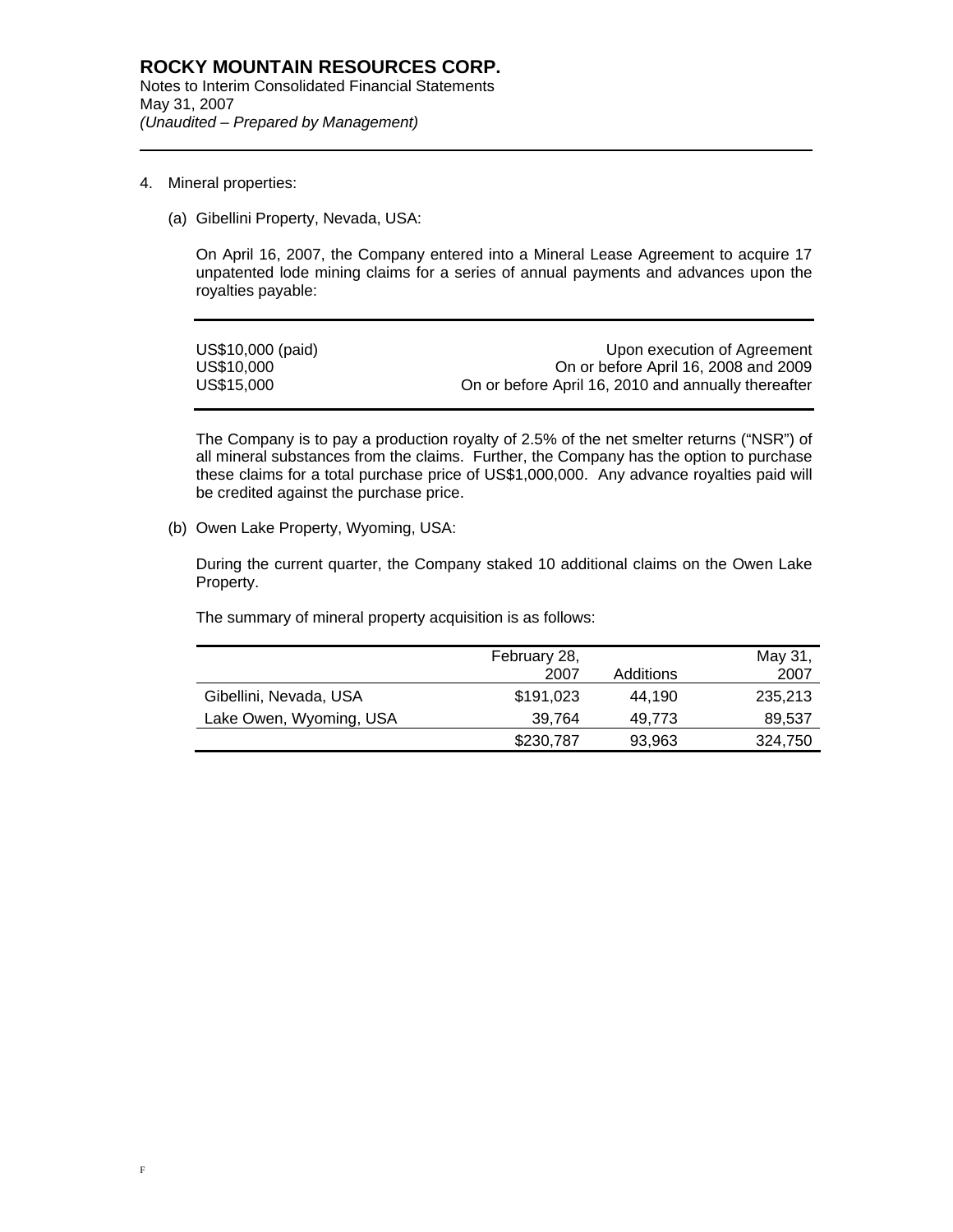(c) Exploration expenditures:

l

The details of exploration expenditures incurred and expensed on the Company's mineral properties during the three month periods ended May 31, 2007 and 2006 are as follows:

|                                  | Gibellini     | Lake Owen | Total   |
|----------------------------------|---------------|-----------|---------|
| <b>Exploration expenditures:</b> |               |           |         |
| Balance, February 28, 2007       | \$<br>231.098 | 129.914   | 361,012 |
| Assays and analysis              | 822           | 154       | 976     |
| Drilling                         | 13,870        |           | 13,870  |
| Engineering and consulting       | 74,286        | 5,233     | 79,519  |
| Environmental consulting         | 660           | 1,458     | 2.118   |
| Field office and supplies        | 7,846         | 172       | 8.018   |
| Labour                           |               | 227       | 227     |
| Legal                            | 2,134         |           | 2,134   |
| Property maintenance and taxes   | 513           | 1.681     | 2,194   |
| Reproduction and drafting        | 467           | 234       | 701     |
| Travel and accommodation         | 8,471         | 5,262     | 13,733  |
| Balance, May 31, 2007            | 340.167       | 144.335   | 484.502 |

|                                  |   | Gibellini | Lake Owen | Total |
|----------------------------------|---|-----------|-----------|-------|
| <b>Exploration expenditures:</b> |   |           |           |       |
| Engineering and consulting       |   | 2.947     |           | 2,947 |
| Field office and supplies        |   | -         | 107       | 107   |
| Property maintenance and taxes   |   | ۰         | 4.162     | 4.162 |
| Travel and accommodation         |   | ٠         | 2,288     | 2,288 |
| Balance, May 31, 2006            | S | 2.947     | 6,557     | 9.504 |

#### 5. Share capital:

(a) Authorized:

Unlimited number of common shares without par value.

(b) Issued:

|                                             | Number of<br>Shares | Stated Amount |
|---------------------------------------------|---------------------|---------------|
| Balance, February 28, 2007 and May 31, 2007 | 11,729,000          | \$1,945,025   |

6. Related party transactions:

Related party transactions not otherwise disclosed on these financial statements consist of: